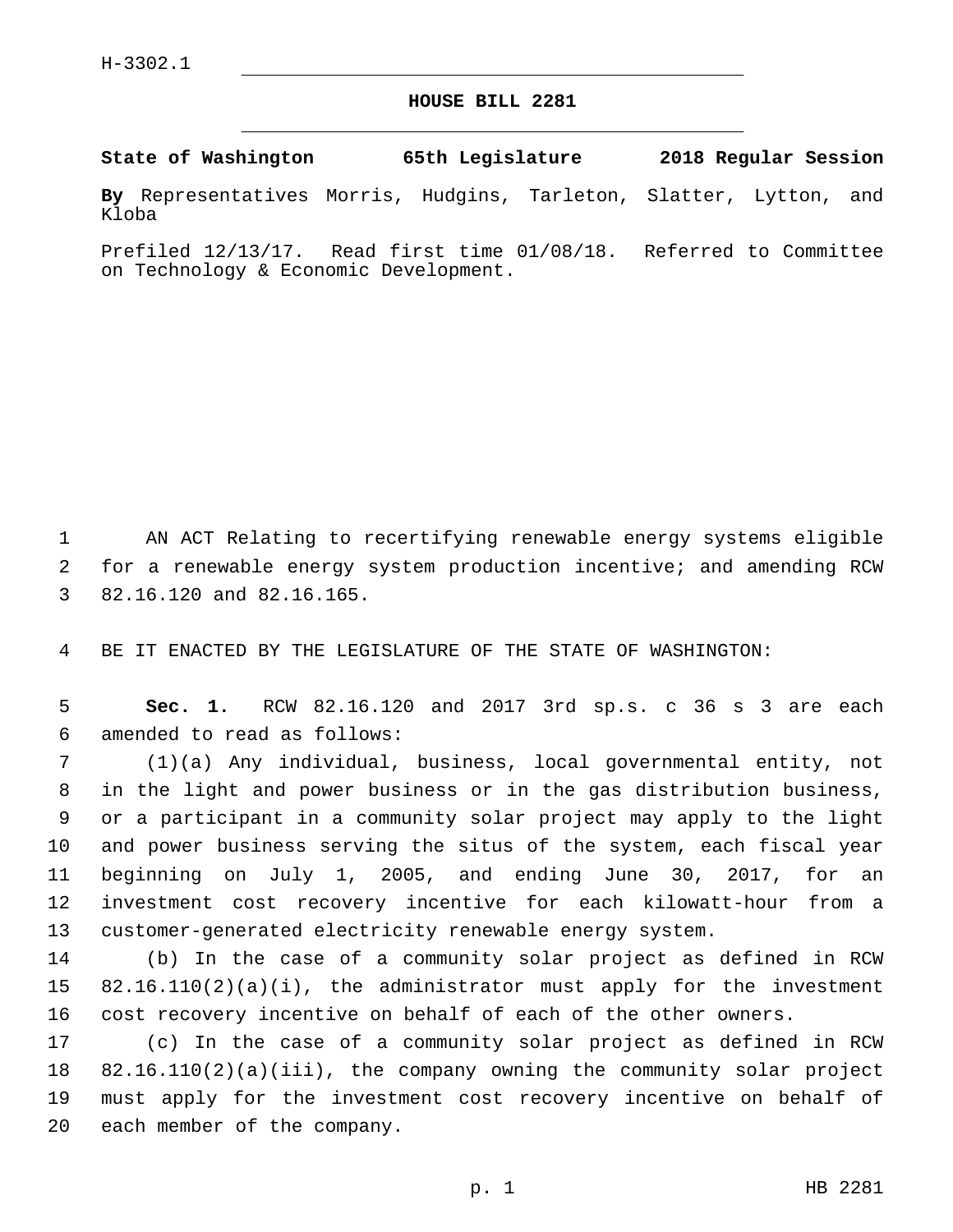(2)(a) Before submitting for the first time the application for the incentive allowed under subsection (4) of this section, the applicant must submit to the department of revenue and to the climate and rural energy development center at the Washington State University, established under RCW 28B.30.642, a certification in a form and manner prescribed by the department that includes, but is not limited to, the information described in (c) of this subsection.

 (b) The department may not accept certifications submitted to the department under (a) of this subsection after September 30, 2017.

10 (c) The certification must include:

 (i) The name and address of the applicant and location of the 12 renewable energy system.

 (A) If the applicant is an administrator of a community solar project as defined in RCW 82.16.110(2)(a)(i), the certification must also include the name and address of each of the owners of the 16 community solar project.

 (B) If the applicant is a company that owns a community solar project as defined in RCW 82.16.110(2)(a)(iii), the certification must also include the name and address of each member of the company;

20 (ii) The applicant's tax registration number;

 (iii) That the electricity produced by the applicant meets the definition of "customer-generated electricity" and that the renewable 23 energy system produces electricity with:

 (A) Any solar inverters and solar modules manufactured in 25 Washington state;

 (B) A wind generator powered by blades manufactured in Washington 27 state;

(C) A solar inverter manufactured in Washington state;

(D) A solar module manufactured in Washington state;

(E) A stirling converter manufactured in Washington state; or

 (F) Solar or wind equipment manufactured outside of Washington 32 state;

 (iv) That the electricity can be transformed or transmitted for entry into or operation in parallel with electricity transmission and 35 distribution systems; and

 (v) The date that the renewable energy system received its final electrical inspection from the applicable local jurisdiction.

 (d) Within thirty days of receipt of the certification the department of revenue must notify the applicant by mail, or electronically as provided in RCW 82.32.135, whether the renewable

p. 2 HB 2281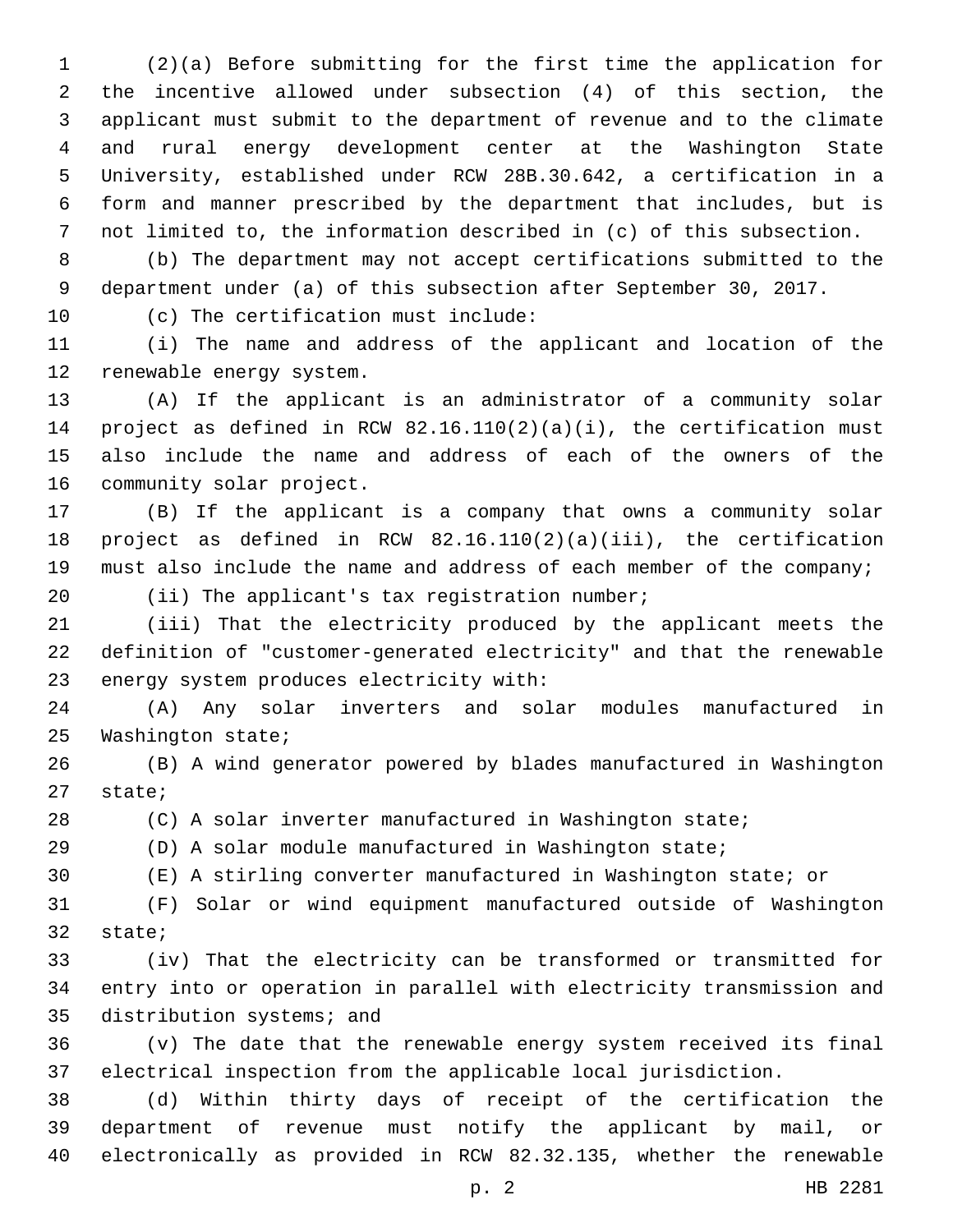energy system qualifies for an incentive under this section. The department may consult with the climate and rural energy development center to determine eligibility for the incentive. System certifications and the information contained therein are not confidential tax information under RCW 82.32.330 and are subject to disclosure.6

 (3)(a) By August 1st of each year through August 1, 2017, the application for the incentive must be made to the light and power business serving the situs of the system by certification in a form and manner prescribed by the department that includes, but is not 11 limited to, the following information:

 (i) The name and address of the applicant and location of the 13 renewable energy system.

 (A) If the applicant is an administrator of a community solar project as defined in RCW 82.16.110(2)(a)(i), the application must also include the name and address of each of the owners of the 17 community solar project.

 (B) If the applicant is a company that owns a community solar project as defined in RCW 82.16.110(2)(a)(iii), the application must 20 also include the name and address of each member of the company;

21 (ii) The applicant's tax registration number;

 (iii) The date of the notification from the department of revenue stating that the renewable energy system is eligible for the 24 incentives under this section; and

 (iv) A statement of the amount of kilowatt-hours generated by the 26 renewable energy system in the prior fiscal year.

 (b) Within sixty days of receipt of the incentive certification the light and power business serving the situs of the system must notify the applicant in writing whether the incentive payment will be authorized or denied. The business may consult with the climate and rural energy development center to determine eligibility for the incentive payment. Incentive certifications and the information contained therein are not confidential tax information under RCW 34 82.32.330 and are subject to disclosure.

 (c)(i) Persons, administrators of community solar projects, and companies receiving incentive payments must keep and preserve, for a period of five years, suitable records as may be necessary to determine the amount of incentive applied for and received. Such records must be open for examination at any time upon notice by the light and power business that made the payment or by the department.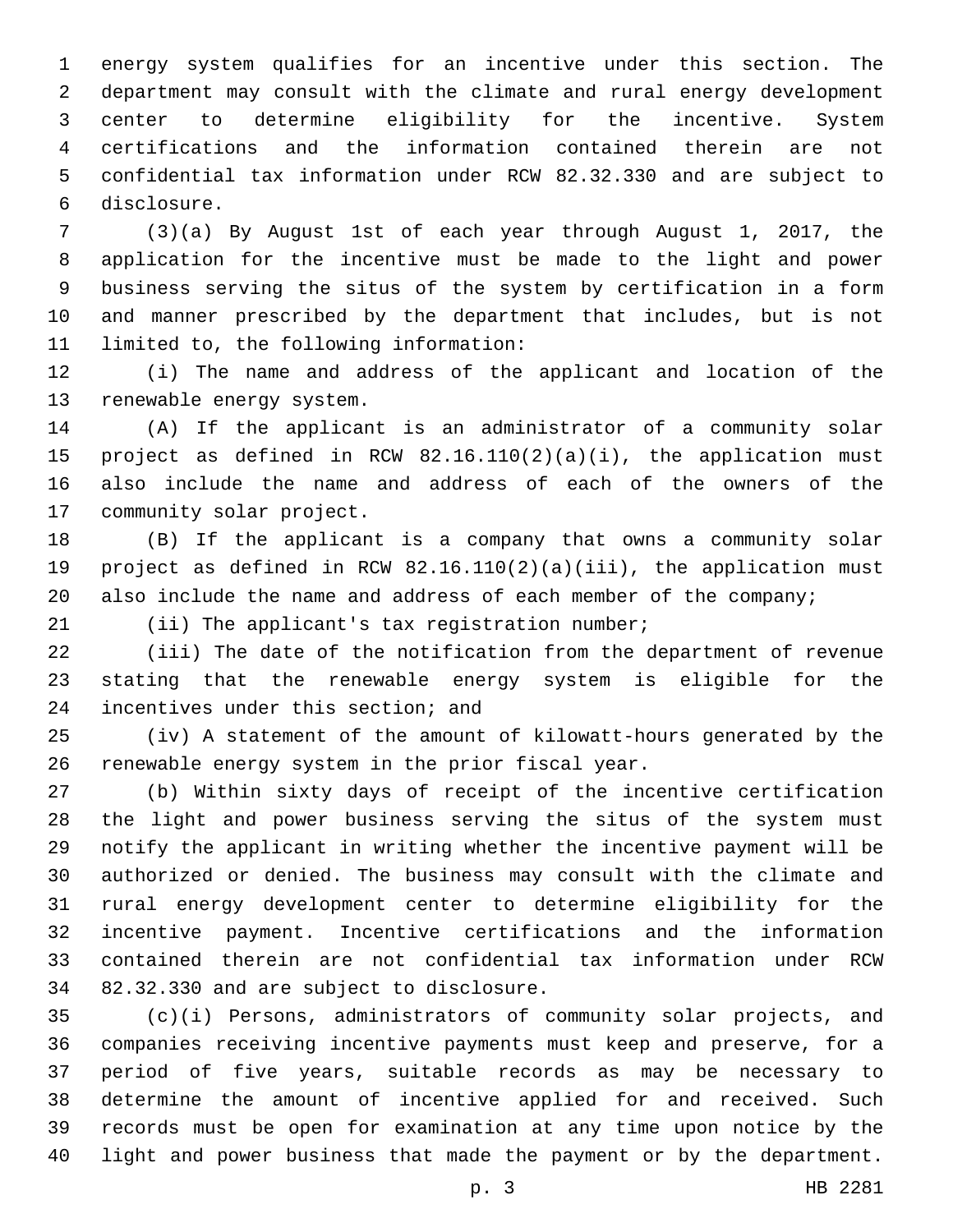If upon examination of any records or from other information obtained by the business or department it appears that an incentive has been paid in an amount that exceeds the correct amount of incentive payable, the business may assess against the person for the amount found to have been paid in excess of the correct amount of incentive payable and must add thereto interest on the amount. Interest is assessed in the manner that the department assesses interest upon 8 delinquent tax under RCW 82.32.050.

 (ii) If it appears that the amount of incentive paid is less than the correct amount of incentive payable the business may authorize 11 additional payment.

 (4) Except for community solar projects, the investment cost recovery incentive may be paid fifteen cents per economic development kilowatt-hour unless requests exceed the amount authorized for credit to the participating light and power business. For community solar projects, the investment cost recovery incentive may be paid thirty cents per economic development kilowatt-hour unless requests exceed the amount authorized for credit to the participating light and power business. For the purposes of this section, the rate paid for the investment cost recovery incentive may be multiplied by the following 21 factors:

 (a) For customer-generated electricity produced using solar modules manufactured in Washington state or a solar stirling converter manufactured in Washington state, two and four-tenths;

 (b) For customer-generated electricity produced using a solar or a wind generator equipped with an inverter manufactured in Washington 27 state, one and two-tenths;

 (c) For customer-generated electricity produced using an anaerobic digester, or by other solar equipment or using a wind generator equipped with blades manufactured in Washington state, one; 31 and

 (d) For all other customer-generated electricity produced by wind, eight-tenths.33

 (5)(a) No individual, household, business, or local governmental entity is eligible for incentives provided under subsection (4) of this section for more than five thousand dollars per year.

 (b) Except as provided in (c) through (e) of this subsection (5), each applicant in a community solar project is eligible for up to 39 five thousand dollars per year.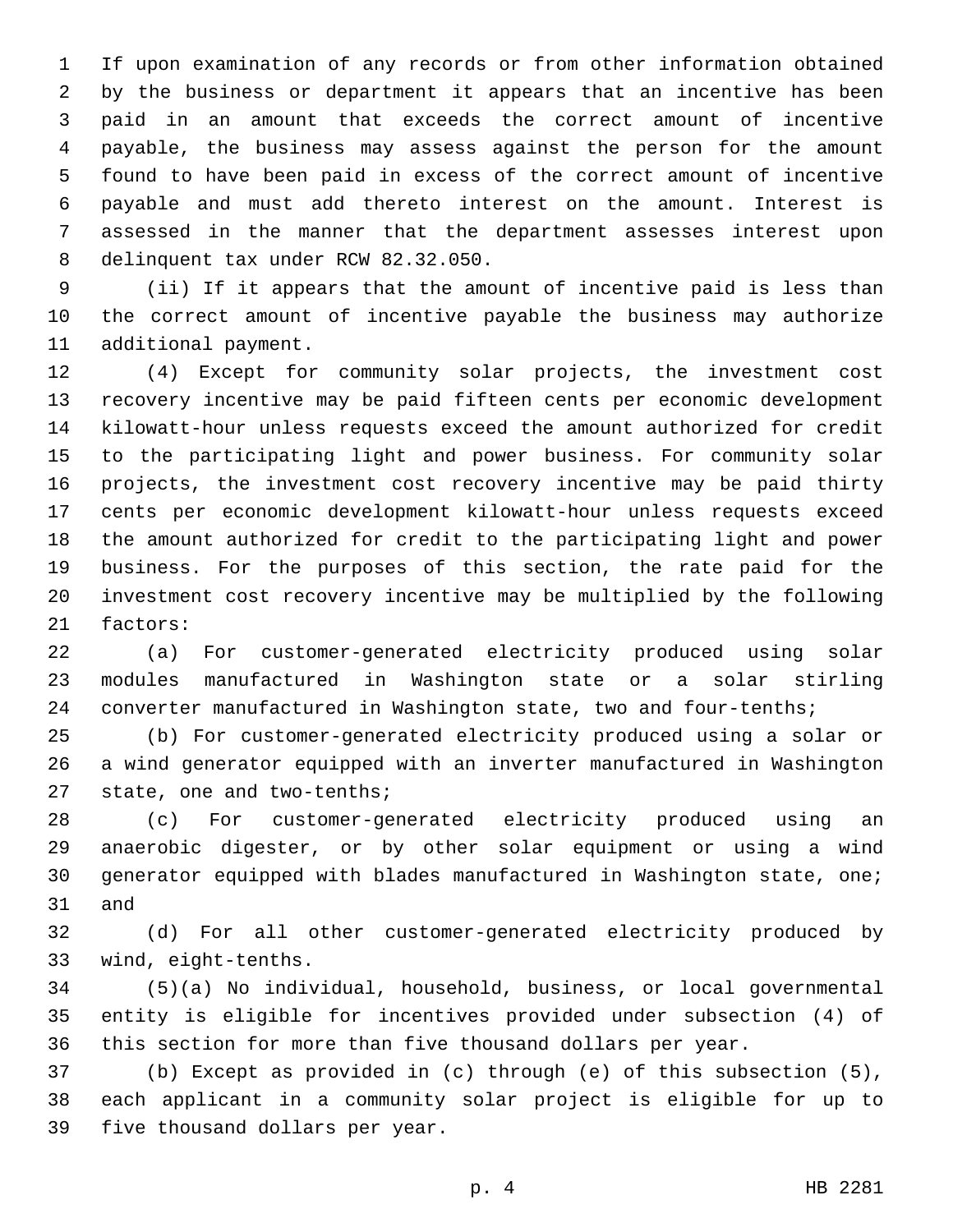(c) Where the applicant is an administrator of a community solar project as defined in RCW 82.16.110(2)(a)(i), each owner is eligible for an incentive but only in proportion to the ownership share of the project, up to five thousand dollars per year.4

 (d) Where the applicant is a company owning a community solar project that has applied for an investment cost recovery incentive on behalf of its members, each member of the company is eligible for an incentive that would otherwise belong to the company but only in proportion to each ownership share of the company, up to five thousand dollars per year. The company itself is not eligible for 11 incentives under this section.

 (e) In the case of a utility-owned community solar project, each ratepayer that contributes to the project is eligible for an incentive in proportion to the contribution, up to five thousand 15 dollars per year.

 (6) The climate and rural energy development center at Washington State University energy program may establish guidelines and standards for technologies that are identified as Washington manufactured and therefore most beneficial to the state's 20 environment.

 (7) The environmental attributes of the renewable energy system belong to the applicant, and do not transfer to the state or the light and power business upon receipt of the investment cost recovery 24 incentive.

 (8) No incentive may be paid under this section for kilowatt- hours generated before July 1, 2005, or after June 30, 2017, except as provided in subsections (10) through (12) of this section.

 (9) Beginning October 1, 2017, program management, technical review, and tracking responsibilities of the department under this section are transferred to the Washington State University extension energy program. At the earliest date practicable and no later than September 30, 2017, the department must transfer all records necessary for the administration of the remaining incentive payments due under this section to the Washington State University extension 35 energy program.

 (10) Participants in the renewable energy investment cost recovery program under this section will continue to receive payments for electricity produced through June 30, 2020, at the same rates their utility paid to participants for electricity produced between 40 July 1, 2015, and June 30, 2016, except that no participant may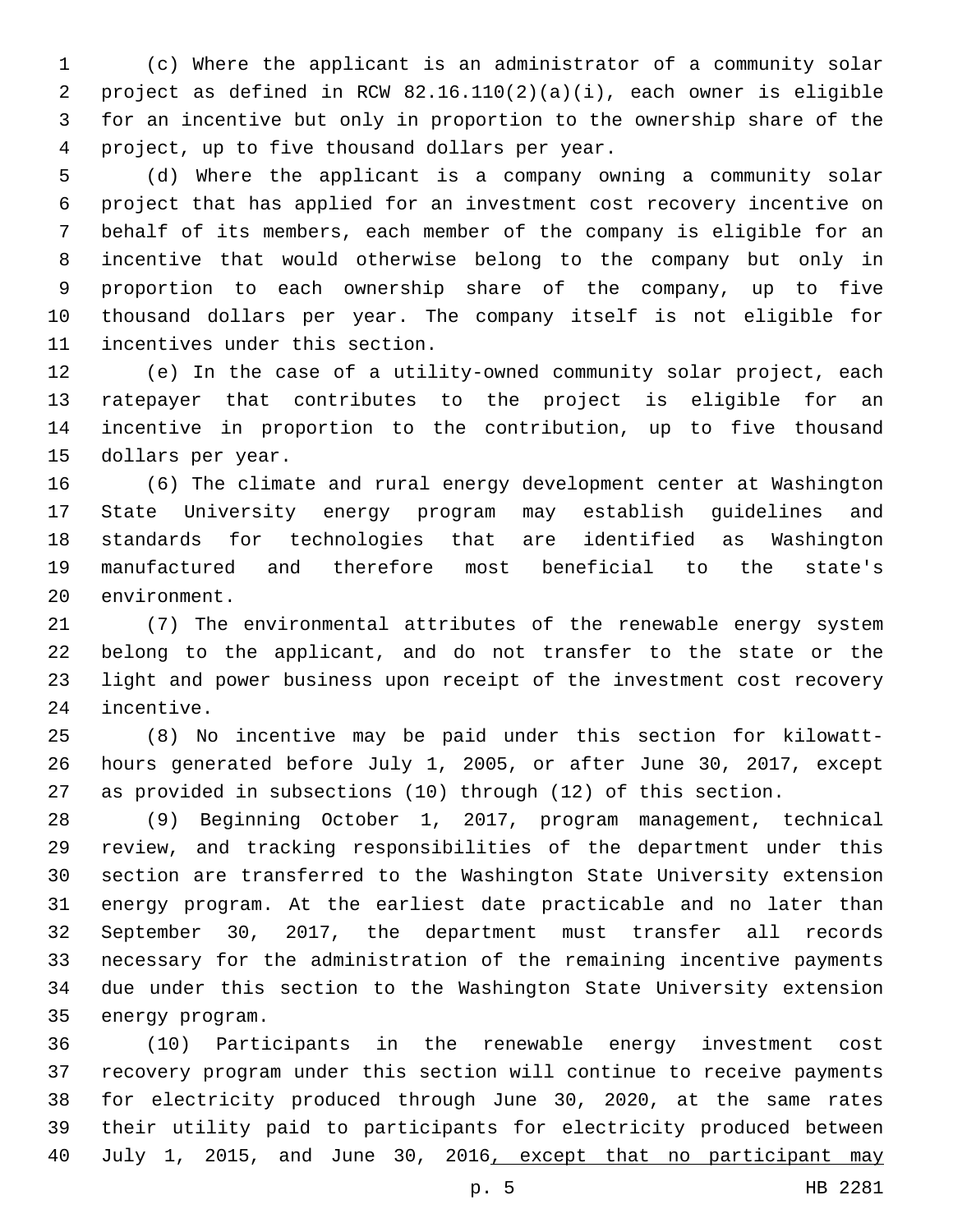continue to receive incentive payments under this section if the cumulative dollar amount of incentive payments made to the participant exceeds one hundred percent of the total system price as certified in accordance with RCW 82.16.165(7)(a)(ii).

 (11) In order to continue to receive the incentive payment allowed under subsection (4) of this section, a person or community solar project administrator who has, by September 30, 2017, submitted a complete certification to the department under subsection (2) of this section must apply to the Washington State University extension energy program by April 30, 2018, for a certification authorizing the utility serving the situs of the renewable energy system to annually remit the incentive payment allowed under subsection (4) of this section for each kilowatt-hour generated by the renewable energy 14 system through June 30, 2020.

 (12)(a) The Washington State University extension energy program must establish an application process and form by which to collect 17 ((the)) applicable system operation data described in RCW 82.16.165(7)(a)(iii) from each person or community solar project administrator applying for a certification under subsection (11) of 20 this section. ((The Washington State University extension energy program must notify any applicant that providing this data is a condition of certification and that any certification issued pursuant to this section is void as of June 30, 2018, if the applicant has 24 failed to provide the data by that date.))

 (b) Beginning July 1, 2018, the Washington State University extension energy program must, in a form and manner that is consistent with the roles and processes established under RCW 82.16.165 (19) and (20), calculate for the year and provide to the utility the amount of the incentive payment due to each participant 30 under subsection (11) of this section.

 **Sec. 2.** RCW 82.16.165 and 2017 3rd sp.s. c 36 s 6 are each 32 amended to read as follows:

 (1) Beginning July 1, 2017, the following persons may submit a one-time application to the Washington State University extension energy program to receive a certification authorizing the utility serving the situs of a renewable energy system in the state of Washington to remit an annual production incentive for each kilowatt- hour of alternating current electricity generated by the renewable 39 energy system: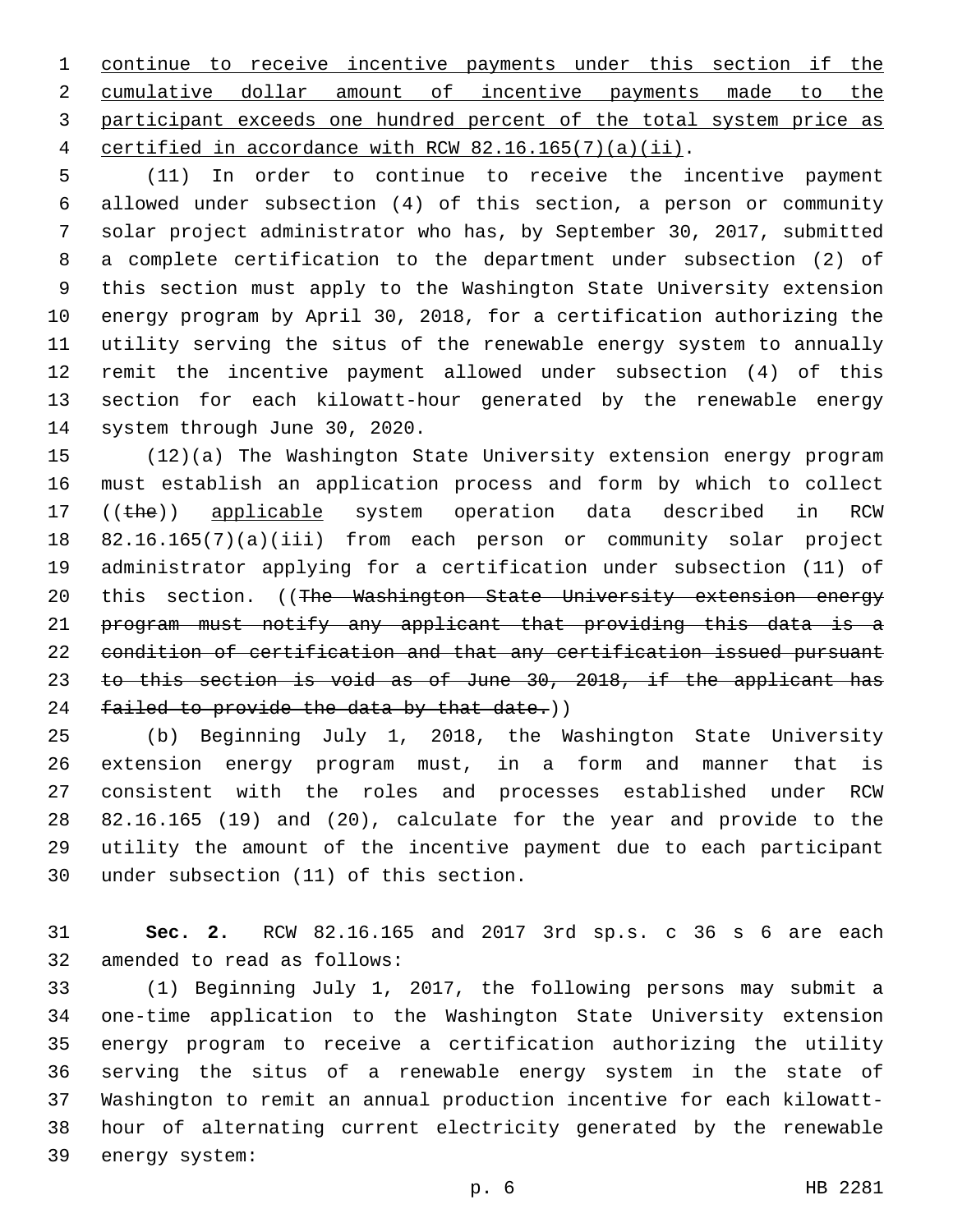(a) The utility's customer who is the customer-owner of a residential-scale or commercial-scale renewable energy system;

 (b) An administrator of a community solar project meeting the eligibility requirements outlined in RCW 82.16.170 and applies for certification on behalf of each of the project participants; or

 (c) A utility or a business under contract with a utility that administers a shared commercial solar project that meets the eligibility requirements in RCW 82.16.175 and applies for certification on behalf of each of the project participants.

 (2) No person, business, or household is eligible to receive incentive payments provided under subsection (1) of this section of more than five thousand dollars per year for residential systems or community solar projects, twenty-five thousand dollars per year for commercial-scale systems, or thirty-five thousand dollars per year 15 for shared commercial solar projects.

 (3)(a) No new certification may be issued under this section to an applicant who submits a request for or receives an annual incentive payment for a renewable energy system that was certified under RCW 82.16.120, or for a renewable energy system served by a utility that has elected not to participate in the incentive program, 21 as provided in subsection  $(4)$  of this section.

 (b) The Washington State University extension energy program may issue a new certification for an additional system installed at a situs with a previously certified system so long as the new system meets the requirements of this section and its production can be measured separately from the previously certified system.

 (c) The Washington State University extension energy program may issue a recertification for a residential-scale or commercial-scale system if a customer makes investments resulting in an expansion of the system's nameplate capacity. Such recertification expires on the same day as the original certification for the residential-scale or commercial-scale system and applies to the entire system the incentive rates and program rules in effect as of the date of the 34 recertification.

 (4) A utility's participation in the incentive program provided 36 in this section is voluntary.

 (a) A utility electing to participate in the incentive program must notify the Washington State University extension energy program 39 of such election in writing.

p. 7 HB 2281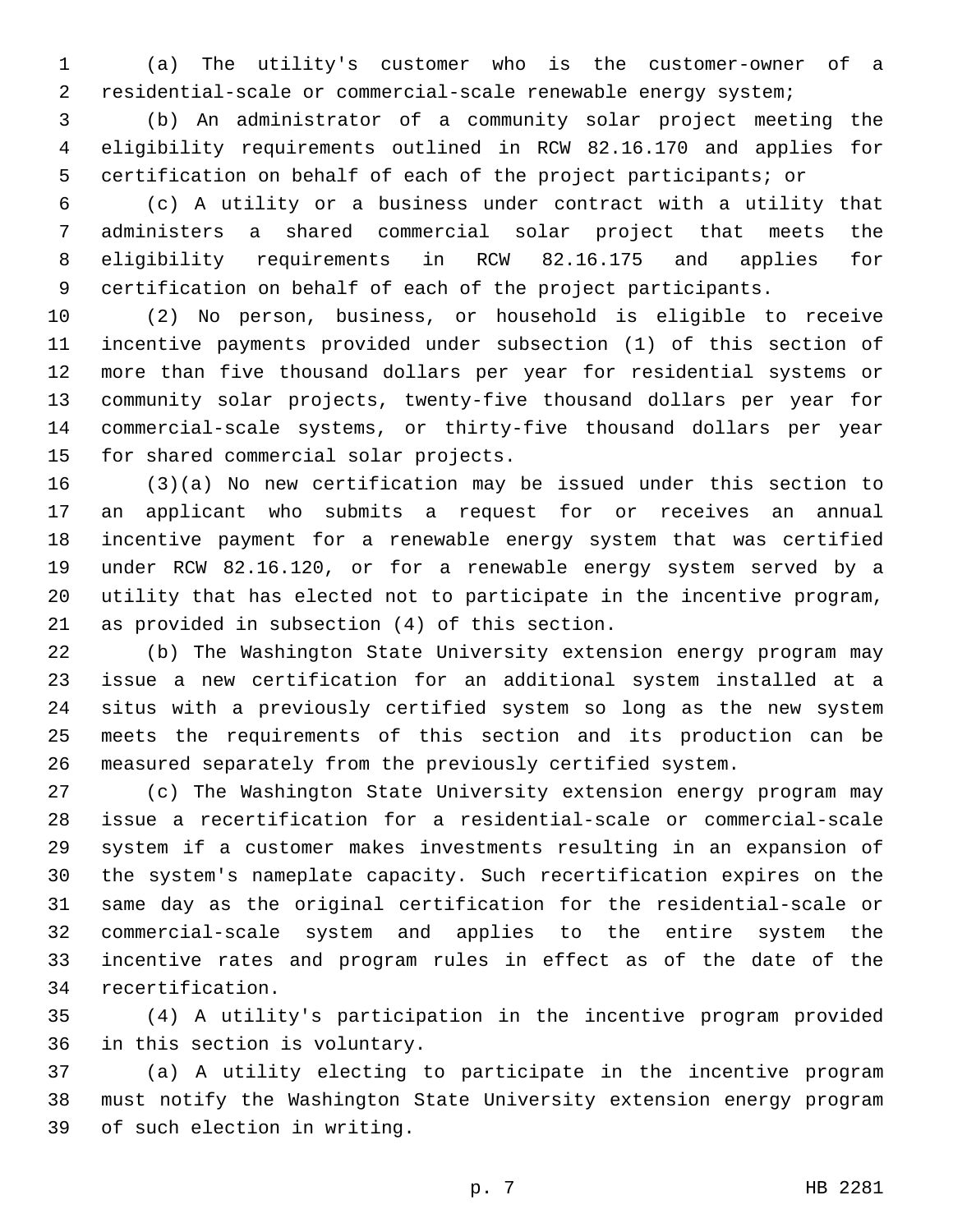(b) The utility may terminate its voluntary participation in the production incentive program by providing notice in writing to the Washington State University extension energy program to cease issuing new certifications for renewable energy systems that would be served 5 by that utility.

 (c) Such notice of termination of participation is effective after fifteen days, at which point the Washington State University extension energy program may not accept new applications for certification of renewable energy systems that would be served by 10 that utility.

 (d) Upon receiving a utility's notice of termination of participation in the incentive program, the Washington State University extension energy program must report on its web site that customers of that utility are no longer eligible to receive new 15 certifications under the program.

 (e) A utility's termination of participation does not affect the utility's obligation to continue to make annual incentive payments for electricity generated by systems that were certified prior to the effective date of the notice. The Washington State University extension energy program must continue to process and issue certifications for renewable energy systems that were received by the Washington State University extension energy program before the 23 effective date of the notice of termination.

 (f) A utility that has terminated participation in the program may resume participation upon filing notice with the Washington State 26 University extension energy program.

 (5)(a) The Washington State University extension energy program may certify a renewable energy system that is connected to equipment capable of measuring the electricity production of the system and interconnecting with the utility's system in a manner that allows the utility, or the customer at the utility's option, to measure and report to the Washington State University extension energy program the total amount of electricity produced by the renewable energy 34 system.

 (b) The Washington State University extension energy program must establish a reporting and fee-for-service system to accept electricity production data from the utility or the customer that is not reported electronically and with the reporting entity selected at the utility's option as described in subsection (19) of this section. The fee-for-service agreement must allow for electronic reporting or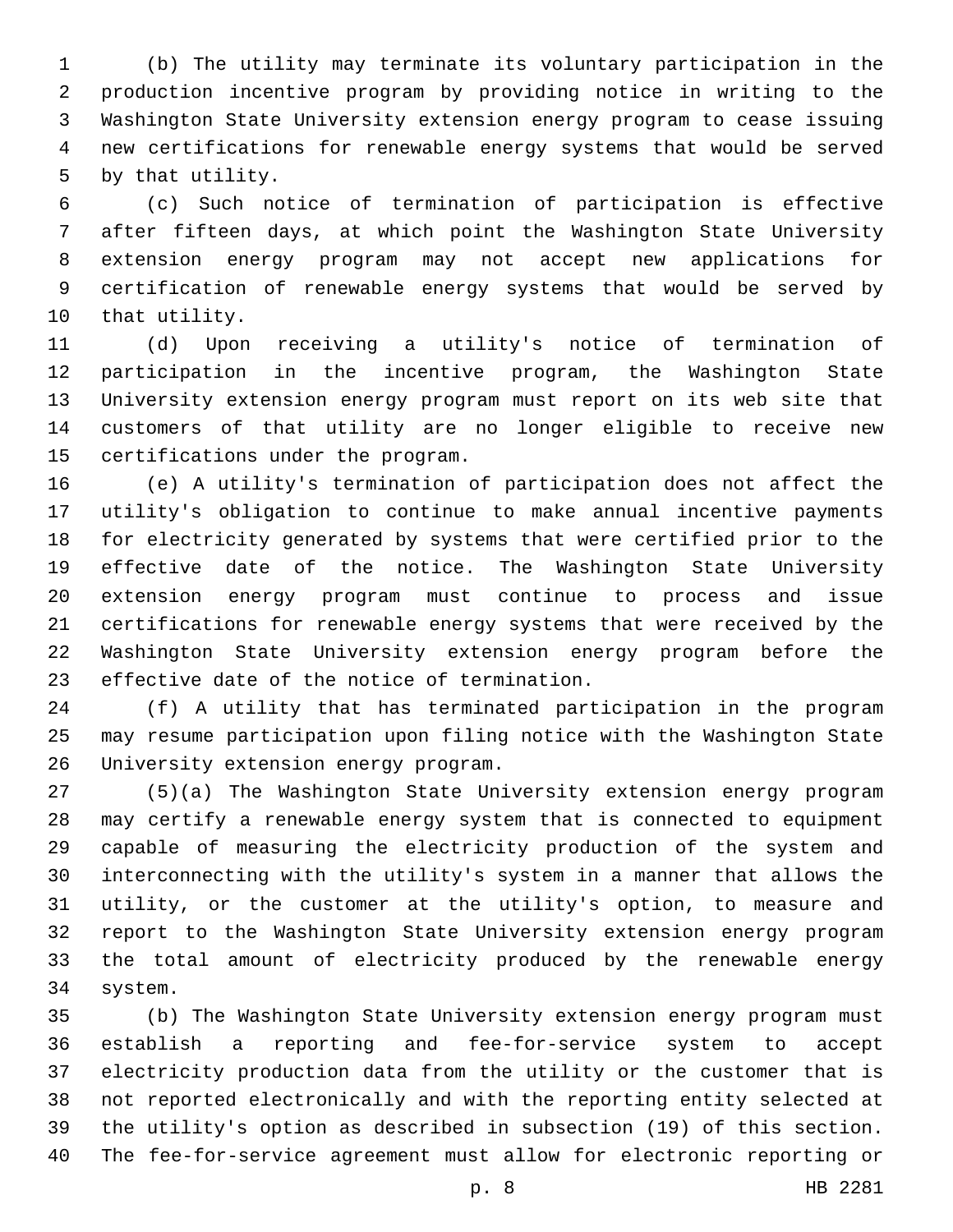reporting by mail, may be specific to individual utilities, and must recover only the program's costs of obtaining the electricity production data and incorporating it into an electronic format. A statement of the amount due for the fee-for-service must be provided to the utility by the Washington State University extension energy program with the report provided to the utility pursuant to subsection (20)(a) of this section. The utility may determine how to assess and remit the fee, and the utility may be allowed a credit for fees paid under this subsection (5) against taxes due, as provided in 10 RCW 82.16.130(1).

 (6) The Washington State University extension energy program may issue a certification authorizing annual incentive payments up to the 13 following annual dollar limits:

 (a) For community solar projects, five thousand dollars per 15 project participant;

(b) For residential-scale systems, five thousand dollars;

 (c) For commercial-scale systems, twenty-five thousand dollars; 18 and

 (d) For shared commercial solar projects, up to thirty-five thousand dollars a year per participant, as determined by the terms 21 of subsection (15) of this section.

 (7)(a) To obtain certification under this section, a person must submit to the Washington State University extension energy program an 24 application, including:

 (i) A signed statement that the applicant has not previously received a notice of eligibility from the department under RCW 82.16.120 entitling the applicant to receive annual incentive payments for electricity generated by the renewable energy system at 29 the same meter location;

 (ii) A signed statement of the total price, including applicable 31 sales tax, paid by the applicant for the renewable energy system;

 (iii) ((System operation data including)) For systems installed and operational after July 1, 2010, system operation data such as global positioning system coordinates, tilt, estimated shading, and 35 azimuth;

 (iv) Any other information the Washington State University extension energy program deems necessary in determining eligibility and incentive levels, administering the program, tracking progress toward achieving the limits on program participation established in RCW 82.16.130, or facilitating the review of the performance of the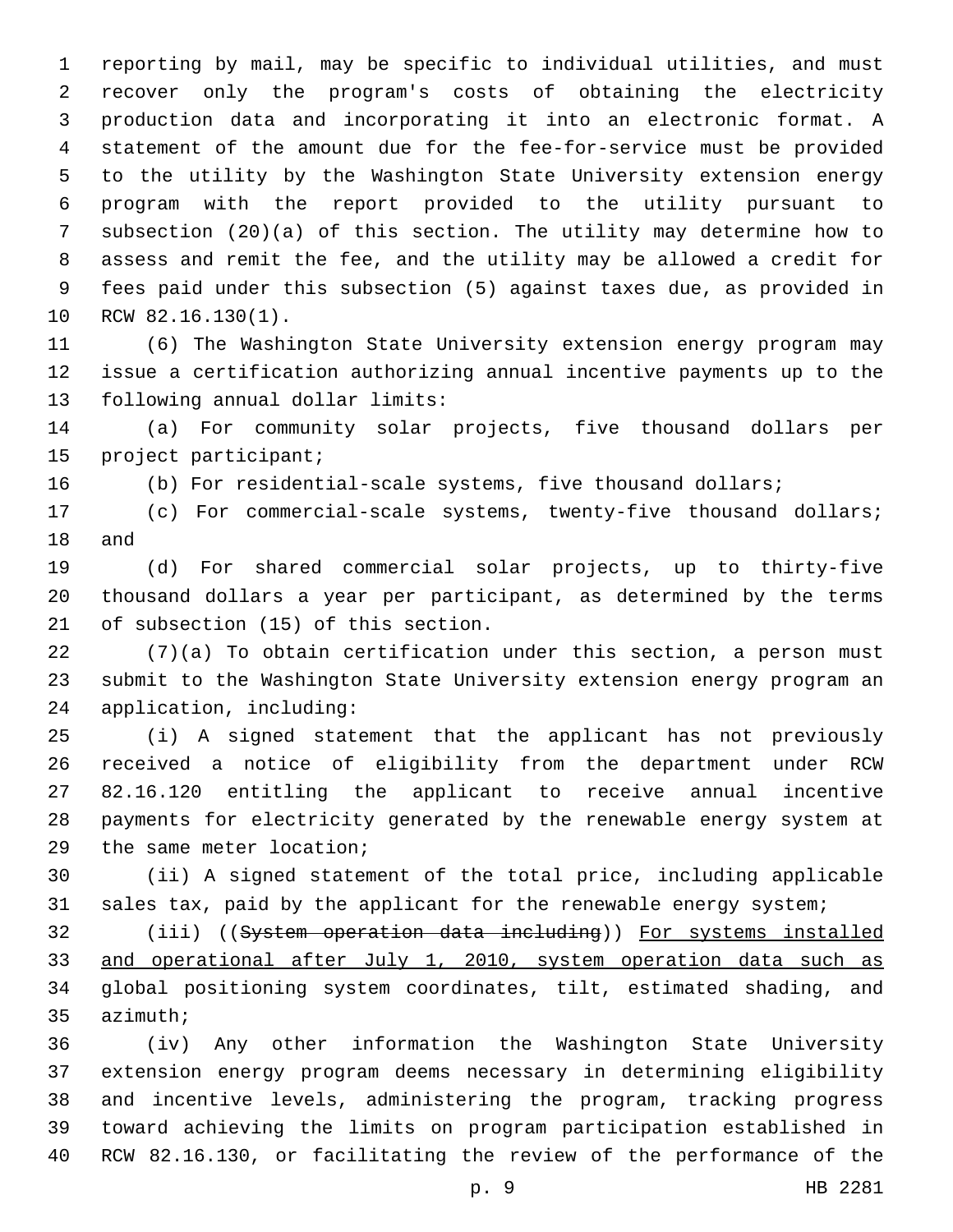tax preferences by the joint legislative audit and review committee, as described in RCW 82.16.155; and2

 (v)(A) Except as provided in (a)(v)(B) of this subsection (7), the date that the renewable energy system received its final electrical inspection from the applicable local jurisdiction, as well as a copy of the permit or, if the permit is available online, the 7 permit number;

 (B) The Washington State University extension energy program may 9 waive the requirement in  $(a)(v)(A)$  of this subsection  $(7)$ , accepting an application and granting provisional certification prior to proof of final electrical inspection. Provisional certification expires one hundred eighty days after issuance, unless the applicant submits proof of the final electrical inspection from the applicable local jurisdiction or the Washington State University extension energy program extends the certification, for a term or terms of thirty 16 days, due to extenuating circumstances; and

 (b)(i) Prior to obtaining certification under this subsection, a community solar project or shared commercial solar project must apply for precertification against the remaining funds available for incentive payments under subsection (13)(d) of this section in order to be guaranteed an incentive payment under this section;

 (ii) A project applicant of a community solar project or shared commercial solar project must complete an application for certification with the Washington State University extension energy program within less than one year to retain the precertification 26 status described in this subsection; and

 (iii) The Washington State University extension energy program may design a reservation or precertification system for an applicant of a residential-scale or commercial-scale renewable energy system.

 (8) No incentive payments may be authorized or accrued until the final electrical inspection and executed interconnection agreement are submitted to the Washington State University extension energy 33 program.

 (9) Within thirty days of receipt of the application for certification, the Washington State University extension energy program must notify the applicant and, except when a utility is the applicant, the utility serving the situs of the renewable energy system, by mail or electronically, whether certification has been granted. The certification notice must state the rate to be paid per kilowatt-hour of electricity generated by the renewable energy

p. 10 HB 2281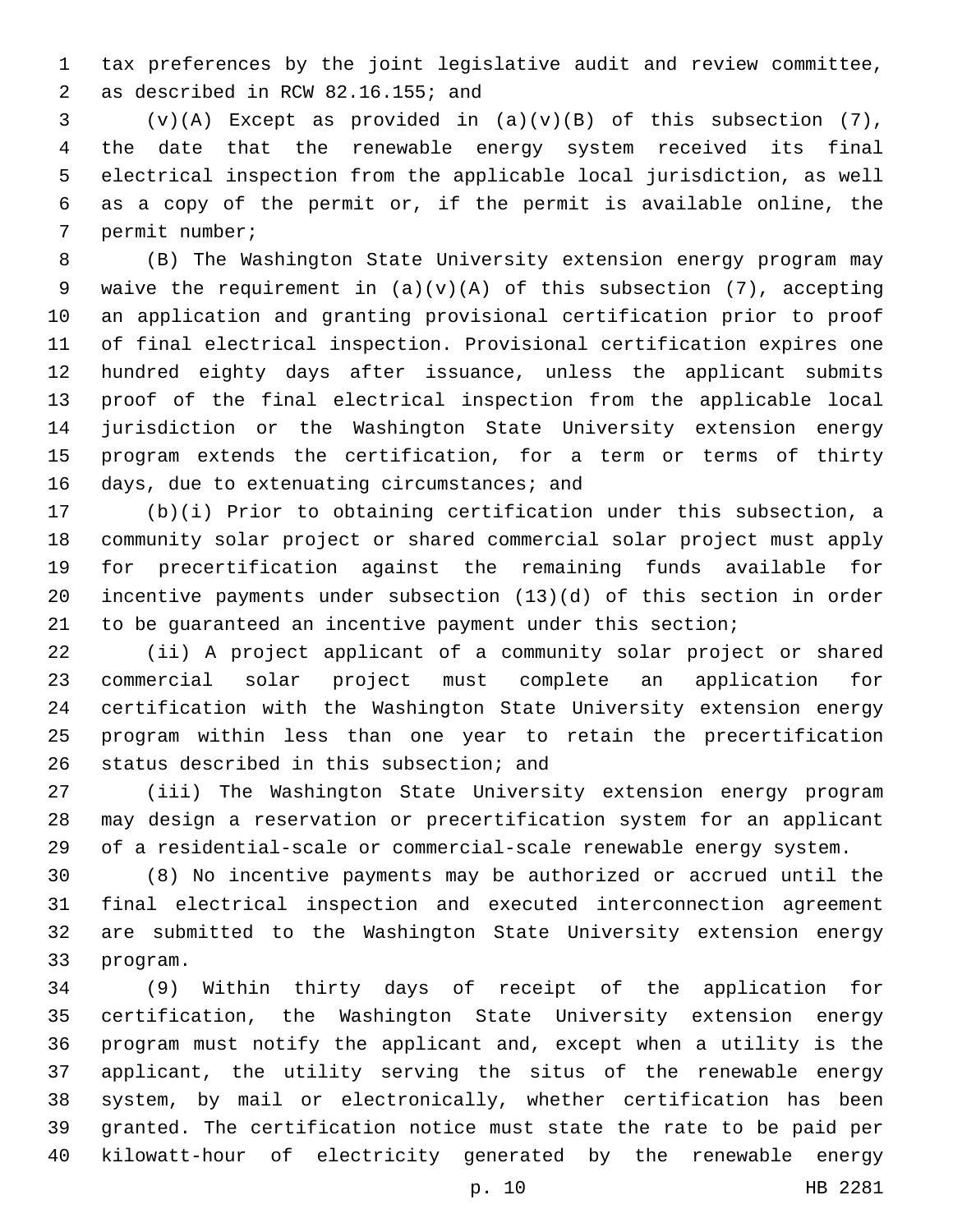system, as provided in subsection (12) of this section, subject to any applicable cap on total annual payment provided in subsection (6) 3 of this section.

 (10) Certification is valid for the program term and entitles the applicant or, in the case of a community solar project or shared commercial solar project, the participant, to receive incentive payments for electricity generated from the date the renewable energy system commences operation, or the date the system is certified, whichever date is later. For purposes of this subsection, the Washington State University extension energy program must define when a renewable energy system commences operation and provide notice of such date to the recipient and the utility serving the situs of the system. Certification may not be retroactively changed except to correct later discovered errors that were made during the original 15 application or certification process.

 (11)(a) System certification follows the system if the following conditions are met using procedures established by the Washington 18 State University extension energy program:

 (i) The renewable energy system is transferred to a new owner who notifies the Washington State University extension energy program of 21 the transfer; and

 (ii) The new owner provides an executed interconnection agreement 23 with the utility serving the premises.

 (b) In the event that a community solar project participant terminates their participation in a community solar project, the system certification follows the system and participation may be transferred to a new participant. The administrator of a community solar project must provide notice to the Washington State University extension energy program of any changes or transfers in project 30 participation.

 (12) The Washington State University extension energy program must determine the total incentive rate for a new renewable energy system certification by adding to the base rate any applicable made- in-Washington bonus rate. A made-in-Washington bonus rate is provided for a renewable energy system or a community solar project with solar modules made in Washington or with a wind turbine or tower that is made in Washington. Both the base rates and bonus rate vary, depending on the fiscal year in which the system is certified and the type of renewable energy system being certified, as provided in the 40 following table: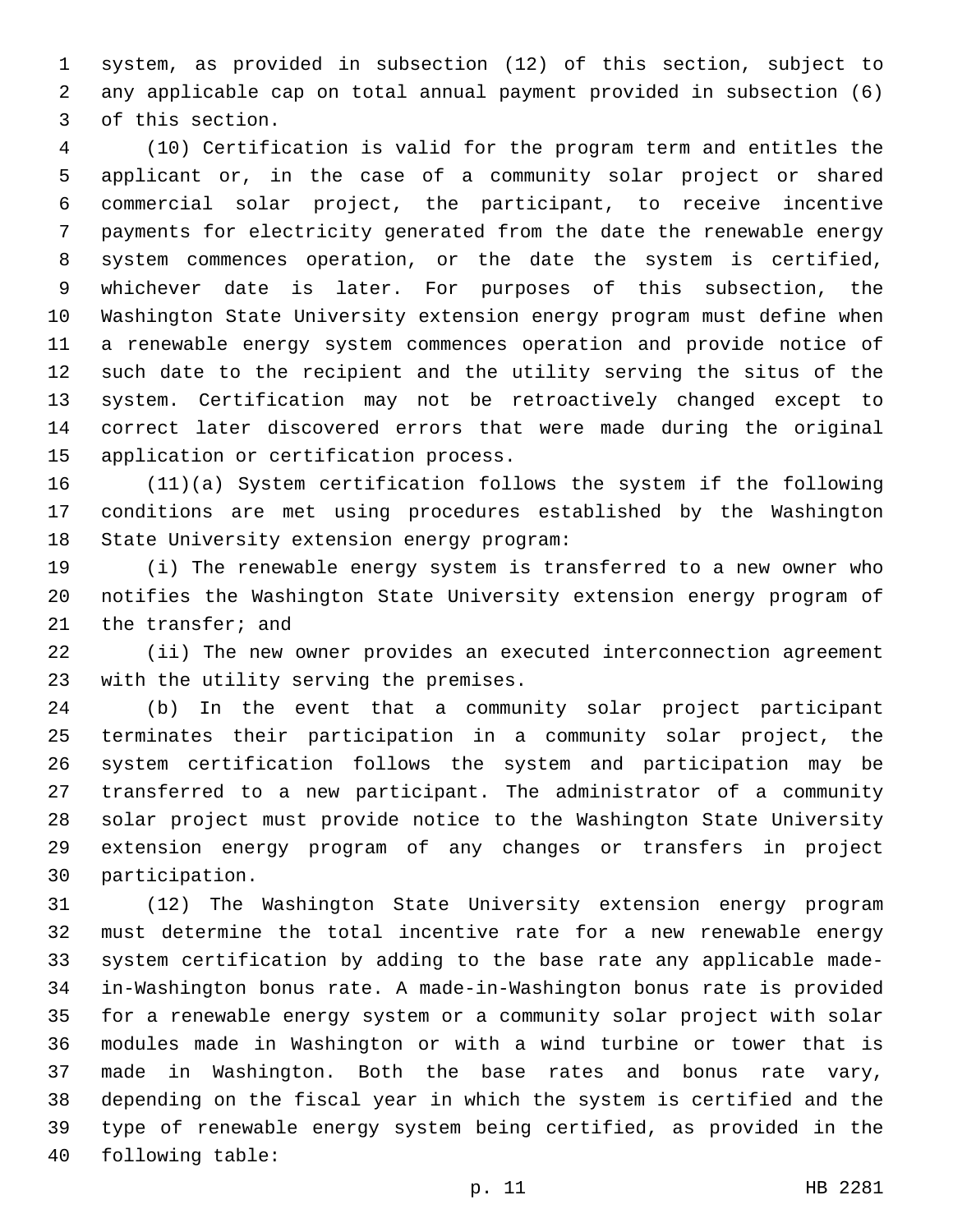| 1 | Fiscal year   | Base rate -       | Base rate -      | Base rate -     | Base rate - shared | Made in    |
|---|---------------|-------------------|------------------|-----------------|--------------------|------------|
| 2 | of system     | residential-scale | commercial-scale | community solar | commercial solar   | Washington |
| 3 | certification |                   |                  |                 |                    | bonus      |
| 4 | 2018          | \$0.16            | \$0.06           | \$0.16          | \$0.06             | \$0.05     |
| 5 | 2019          | \$0.14            | \$0.04           | \$0.14          | \$0.04             | \$0.04     |
| 6 | 2020          | \$0.12            | \$0.02           | \$0.12          | \$0.02             | \$0.03     |
| 7 | 2021          | \$0.10            | \$0.02           | \$0.10          | \$0.02             | \$0.02     |

 (13) The Washington State University extension energy program 9 must cease to issue new certifications:

 (a) For community solar projects and shared commercial solar projects in any fiscal year for which the Washington State University extension energy program estimates that fifty percent of the remaining funds for credit available to a utility for renewable energy systems certified under this section as of July 1, 2017, have been allocated to community solar projects and shared commercial 16 solar projects combined;

 (b) For commercial-scale systems in any fiscal year for which the Washington State University extension energy program estimates that twenty-five percent of the remaining funds for credit available to a utility for renewable energy systems certified under this section as 21 of July 1, 2017, have been allocated to commercial-scale systems;

 (c) For any renewable energy system served by a utility, if certification is likely to result in incentive payments by that utility, including payments made under RCW 82.16.120, exceeding the utility's available funds for credit under RCW 82.16.130; and

 (d) For any renewable energy system, if certification is likely to result in total incentive payments under this section exceeding 28 one hundred ten million dollars.

 (14) If the Washington State University extension energy program ceases issuing new certifications during a fiscal year or biennium as provided in subsection (13) of this section, in the following fiscal year or biennium, or when additional funds are available for credit such that the thresholds described in subsection (13) of this section are no longer exceeded, the Washington State University extension energy program must resume issuing new certifications using a method of awarding certifications that results in equitable and orderly 37 allocation of benefits to applicants.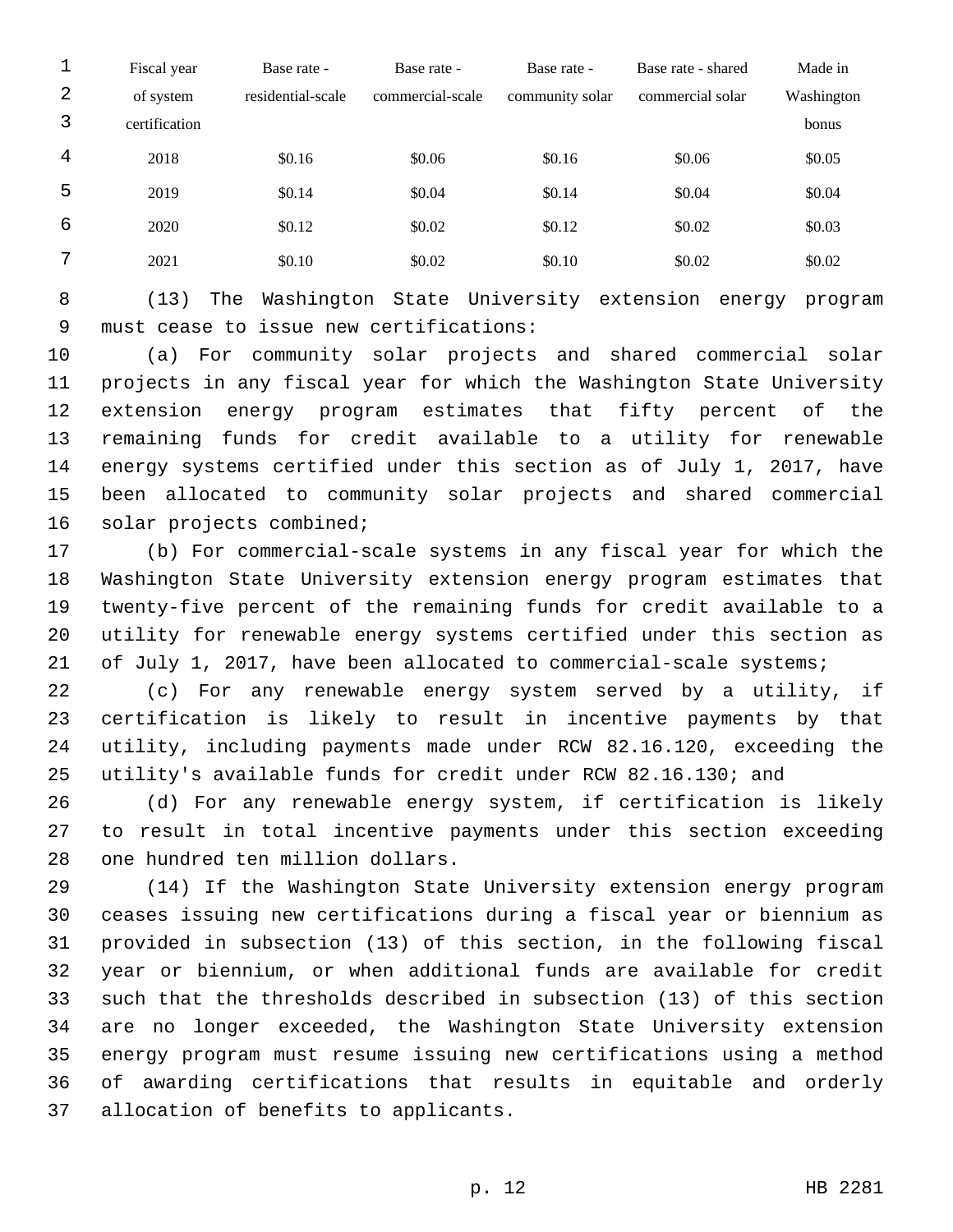(15) A customer who is a participant in a shared commercial solar project may not receive incentive payments associated with the project greater than the difference between the levelized cost of energy output of the system over its production life and the retail rate for the rate class to which the customer belongs. The levelized cost of the output of the energy must be determined by the utility that administers the shared commercial solar project and must be disclosed, along with an explanation of the limitations on incentive payments contained in this subsection (15), in the contractual agreement with the shared commercial solar project participants.

 (16) In order to begin to receive annual incentive payments, a person who has been issued a certification for the incentive as provided in subsection (9) of this section must obtain an executed interconnection agreement with the utility serving the situs of the 15 renewable energy system.

 (17) The Washington State University extension energy program must establish a list of equipment that is eligible for the bonus rates described in subsection (12) of this section. The Washington State University extension energy program must, in consultation with the department of commerce, develop technical specifications and guidelines to ensure consistent and predictable determination of eligibility. A solar module is made in Washington for purposes of receiving the bonus rate only if the lamination of the module takes place in Washington. A wind turbine is made in Washington only if it is powered by a turbine or built with a tower manufactured in 26 Washington.

 (18) The manufacturer of a renewable energy system component subject to a bonus rate under subsection (12) of this section may apply to the Washington State University extension energy program to receive a determination of eligibility for such bonus rates. The Washington State University extension energy program must publish a list of components that have been certified as eligible for such bonus rates. The Washington State University extension energy program may assess an equipment certification fee to recover its costs. The Washington State University extension energy program must deposit all revenue generated by this fee into the state general fund.

 (19) Annually, the utility must report electronically to the Washington State University extension energy program the amount of gross kilowatt-hours generated by each renewable energy system since the prior annual report. For the purposes of this section, to report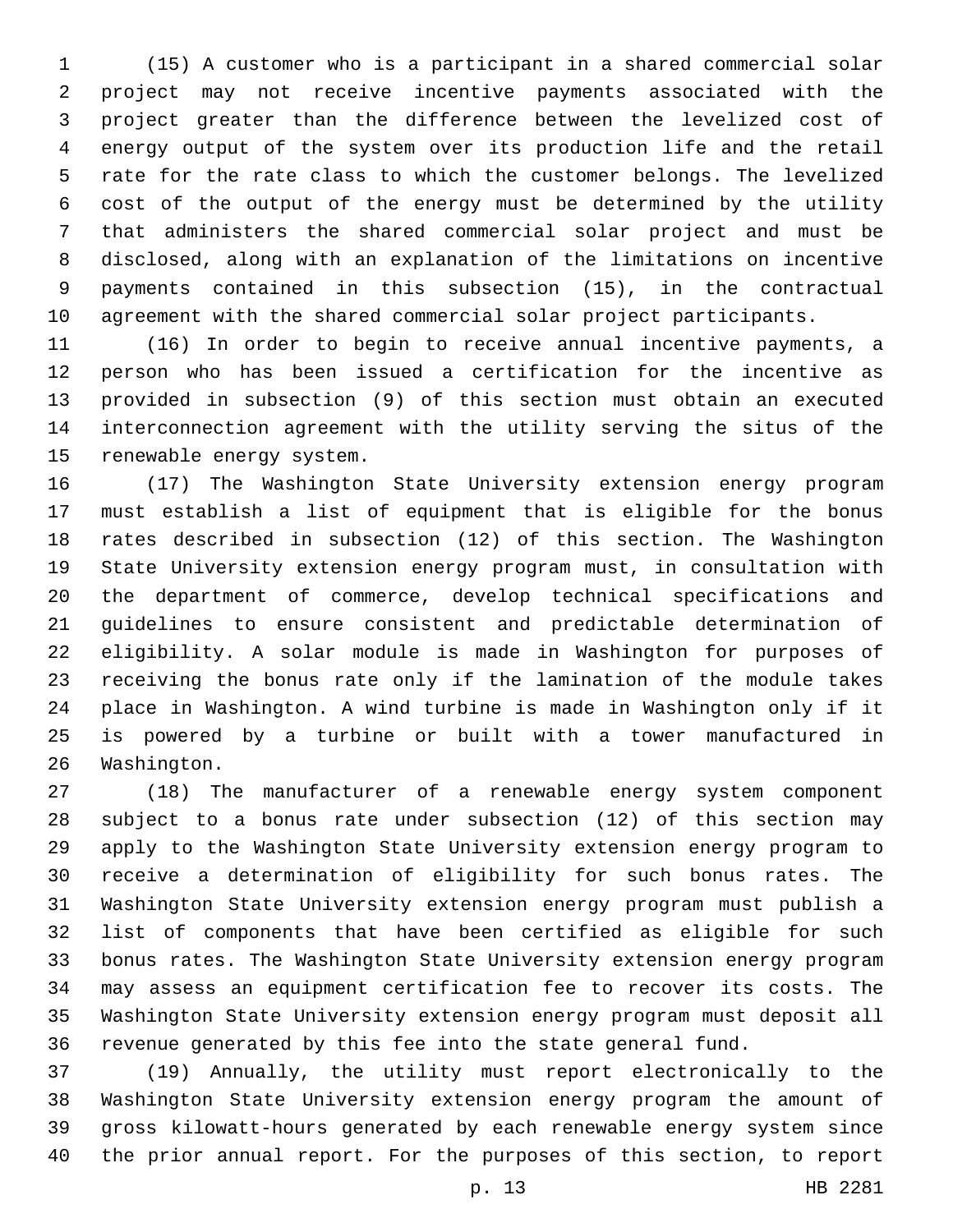electronically means to submit statistical or factual information in alphanumeric form through a web site established by the Washington State University extension energy program or in a list, table, spreadsheet, or other nonnarrative format that can be digitally transmitted or processed. The utility may instead opt to report by mail or require program participants to report individually, but if the utility exercises one or more of these options it must negotiate with the Washington State University extension energy program the fee-for-service arrangement described in subsection (5)(b) of this 10 section.

 (20)(a) The Washington State University extension energy program must calculate for the year and provide to the utility the amount of the incentive payment due to each participant and the total amount of credit against tax due available to the utility under RCW 82.16.130 that has been allocated as annual incentive payments. Upon notice to the Washington State University extension energy program, a utility may opt to directly perform this calculation and provide its results to the Washington State University extension energy program.

 (b) If the Washington State University extension energy program identifies an abnormal production claim, it must notify the utility, the department of revenue, and the applicant, and must recommend withholding payment until the applicant has demonstrated that the production claim is accurate and valid. The utility is not liable to the customer for withholding payments pursuant to such recommendation unless and until the Washington State University extension energy program notifies the utility to resume incentive payments.

 (21)(a) The utility must issue the incentive payment within ninety days of receipt of the information required under subsection (20)(a) of this section from the Washington State University extension energy program. The utility must resume the incentive payments withheld under subsection (20)(b) of this section within thirty days of receiving notice from the Washington State University extension energy program that the claim has been demonstrated 34 accurate and valid and payment should be resumed.

 (b) A utility is not liable for incentive payments to a customer- owner if the utility has disconnected the customer due to a violation of a customer service agreement, such as nonpayment of the customer's bill, or a violation of an interconnection agreement.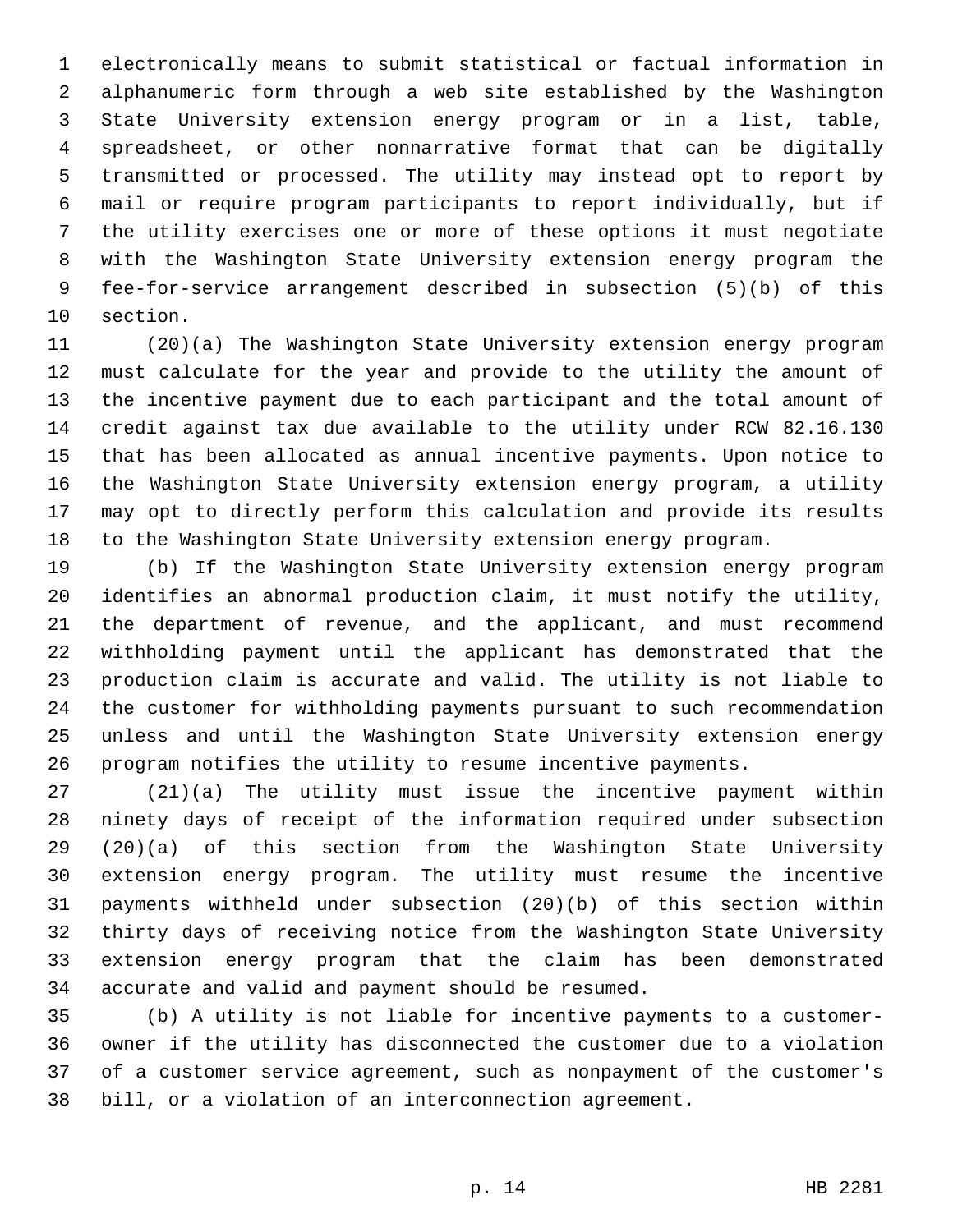(22) Beginning January 1, 2018, the Washington State University extension energy program must post on its web site and update at least monthly a report, by utility, of:3

 (a) The number of certifications issued for renewable energy systems, including estimated system sizes, costs, and annual energy production and incentive yields for various system types; and

 (b) An estimate of the amount of credit that has not yet been allocated for incentive payments under each utility's credit limit and remains available for new renewable energy system certifications.

 (23) Persons receiving incentive payments under this section must keep and preserve, for a period of five years for the duration of the consumer contract, suitable records as may be necessary to determine the amount of incentive payments applied for and received. The Washington State University extension energy program may direct a utility to cease issuing incentive payments if the records are not made available for examination upon request. A utility receiving such a directive is not liable to the applicant for any incentive payments or other damages for ceasing payments pursuant to the directive.

 (24) The nonpower attributes of the renewable energy system belong to the utility customer who owns or hosts the system or, in the case of a community solar project or a shared commercial solar project, the participant, and can be kept, sold, or transferred at the utility customer's discretion unless, in the case of a utility- owned community solar or shared commercial solar project, a contract between the customer and the utility clearly specifies that the 26 attributes will be retained by the utility.

 (25) All lists, technical specifications, determinations, and guidelines developed under this section must be made publicly available online by the Washington State University extension energy 30 program.

 (26) No certification may be issued under this section after June 30, 2021.

 (27) The Washington State University extension energy program must collect a one-time fee for applications submitted under subsection (1) of this section of one hundred twenty-five dollars per applicant. The Washington State University extension energy program must deposit all revenue generated by this fee into the state general fund. The Washington State University extension energy program must administer and budget for the program established in RCW 82.16.120, this section, and RCW 82.16.170 in a manner that ensures its

p. 15 HB 2281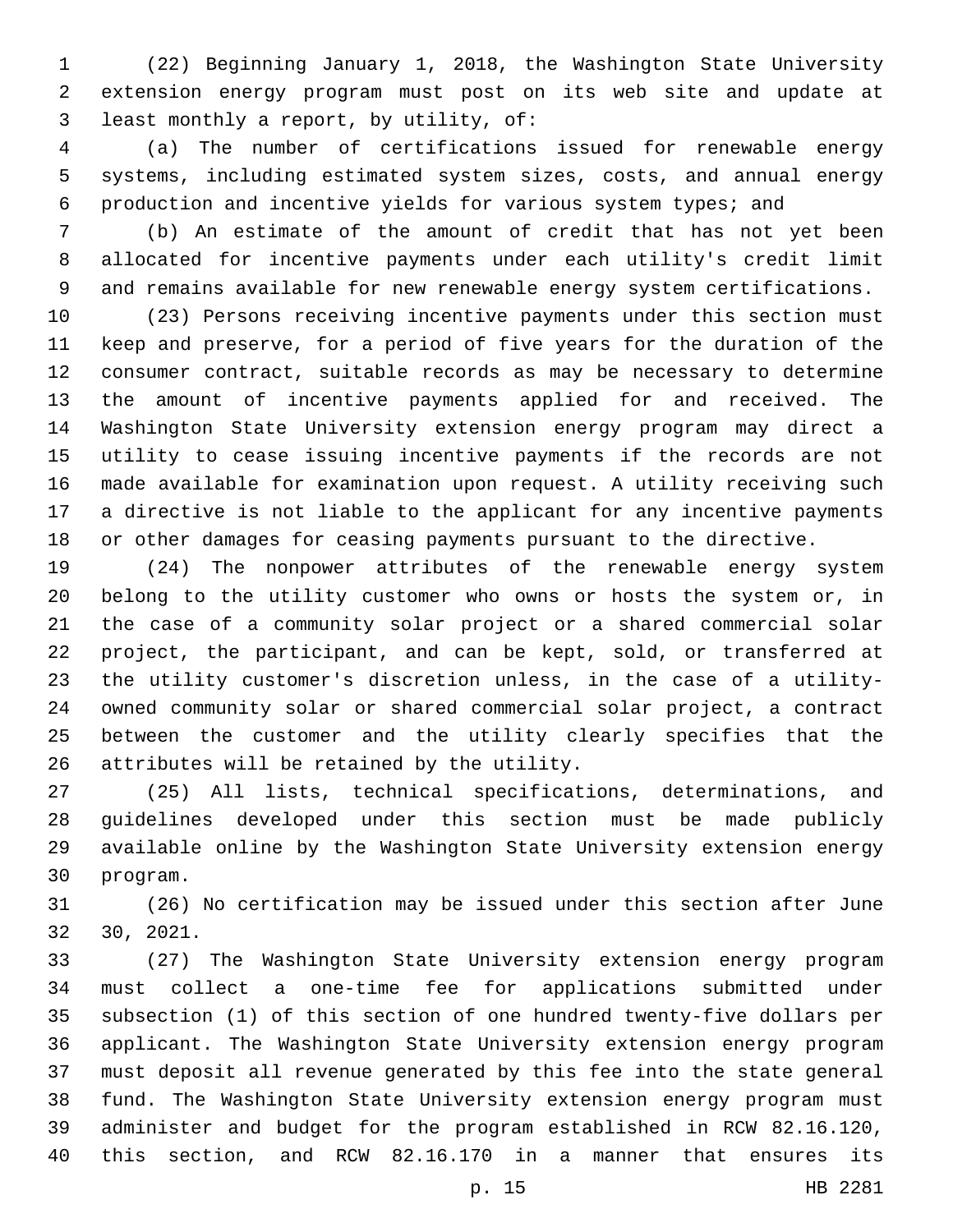administrative costs through June 30, 2022, are completely met by the revenues from this fee. If the Washington State University extension energy program determines that the fee authorized in this subsection is insufficient to cover the administrative costs through June 30, 2022, the Washington State University extension energy program must report to the legislature on costs incurred and fees collected and demonstrate why a different fee amount or funding mechanism should be 8 authorized.

 (28) The Washington State University extension energy program may, through a public process, develop any program requirements, policies, and processes necessary for the administration or implementation of this section, RCW 82.16.120, 82.16.155, and 82.16.170. The department is authorized, in consultation with the Washington State University extension energy program, to adopt any rules necessary for administration or implementation of the program 16 established under this section and RCW 82.16.170.

 (29) Applications, certifications, requests for incentive payments under this section, and the information contained therein are not deemed tax information under RCW 82.32.330 and are subject to 20 disclosure.

 (30)(a) By November 1, 2019, and in compliance with RCW 43.01.036, the Washington State University extension energy program must submit a report to the legislature that includes the following:

 (i) The number and types of renewable energy systems that have been certified under this section as of July 1, 2019, both statewide 26 and per participating utility;

 (ii) The number of utilities that are approaching or have reached the credit limit established under RCW 82.16.130(2) or the thresholds established under subsection (13) of this section;

 (iii) The share of renewable energy systems by type that contribute to each utility's threshold under subsection (13) of this 32 section;

 (iv) An assessment of the deployment of community solar projects in the state, including but not limited to the following:

 (A) An evaluation of whether or not community solar projects are being deployed in low-income and moderate-income communities, as those terms are defined in RCW 43.63A.510, including a description of any barriers to project deployment in these communities;